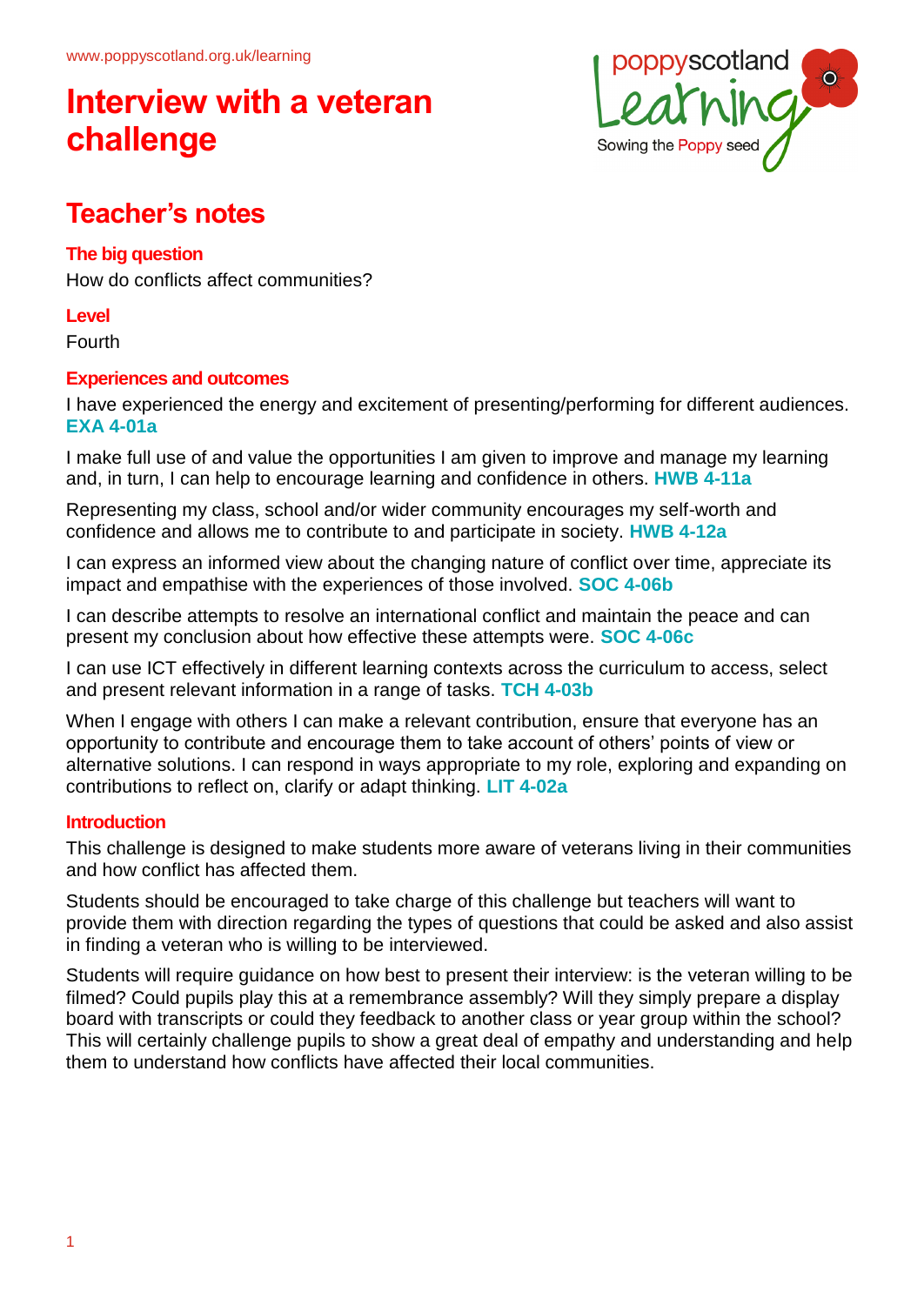

## **Your challenge**

Conflicts affect communities in a variety of ways. Fortunately, since the end of the Second World War, people living in Scotland have largely been untouched by the worst effects of war that other parts of the world have experienced. However, living in our communities are veterans of the British armed forces and their families who have experienced, and who continue to experience, the consequences of conflict.

One in five of the Scottish population is a member of the veterans' community (ex-Service person or spouse/dependent of ex-Service person). Your challenge is to prepare a list of questions you would like to ask a veteran to find out more about their experiences. You should then organise an interview with a veteran in your community and then present the findings of your interview to another class or year group within your school.

Work in groups of four or five

Prepare a list of questions that will help you find out more about the experiences of a veteran. You could think about asking why they joined the services, what their job was, where they served, how their experiences have affected their lives, what life was like for them after leaving the services, how they feel about the way veterans are treated in their communities.

For inspiration watch the short film 'Veterans' Stories' on the Sowing the Poppy seed DVD or on the Poppyscotland Learning website via this link http://learning.poppyscotland.org.uk/resource/veterans-stories/

When preparing your list, make sure your questions are thoughtful and sensitive. Many veterans find it difficult to talk openly about their experiences and showing consideration and appreciation for their willingness to talk to you is a must.

Get help from your teacher in organising an interview with a veteran. You may already know people in your community who have served in the armed forces or have friends and family who do, so finding someone may be easier than you think!

Perhaps you could film your interview or record it on a tablet or smartphone device?

After conducting your interview think about how you will present your information. You could organise a school remembrance assembly and play the recording/video to your audience decide on the best way to make people aware that veterans form a large part of our communities and need our support.

#### **Rules**

- Everyone participates in the production and presentation of your group's work.
- Work within the timescales provided by your teacher.
- Meet the challenge criteria have you done what you were asked to do?
- Grouping and planning remains of this period.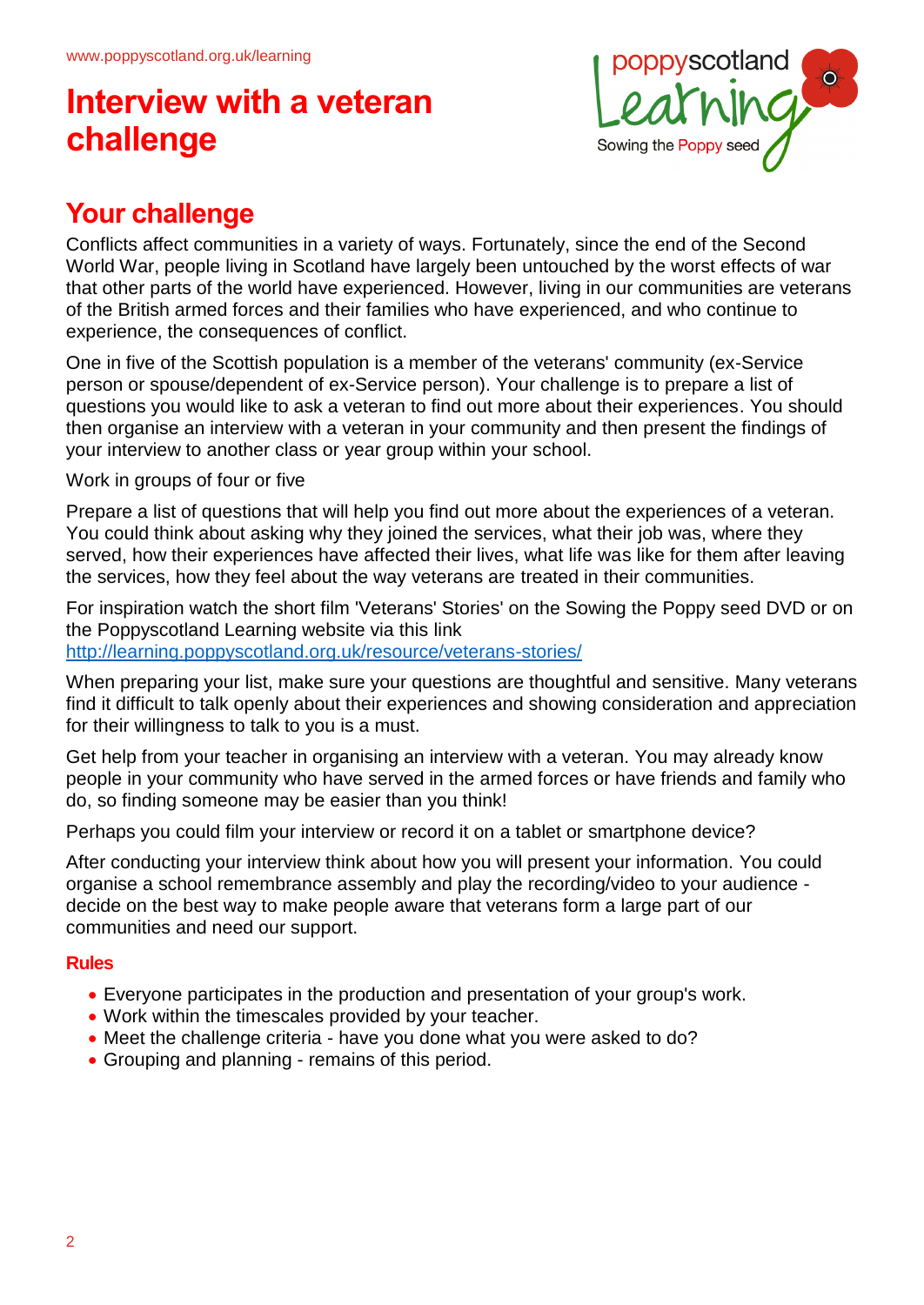

## My interview questions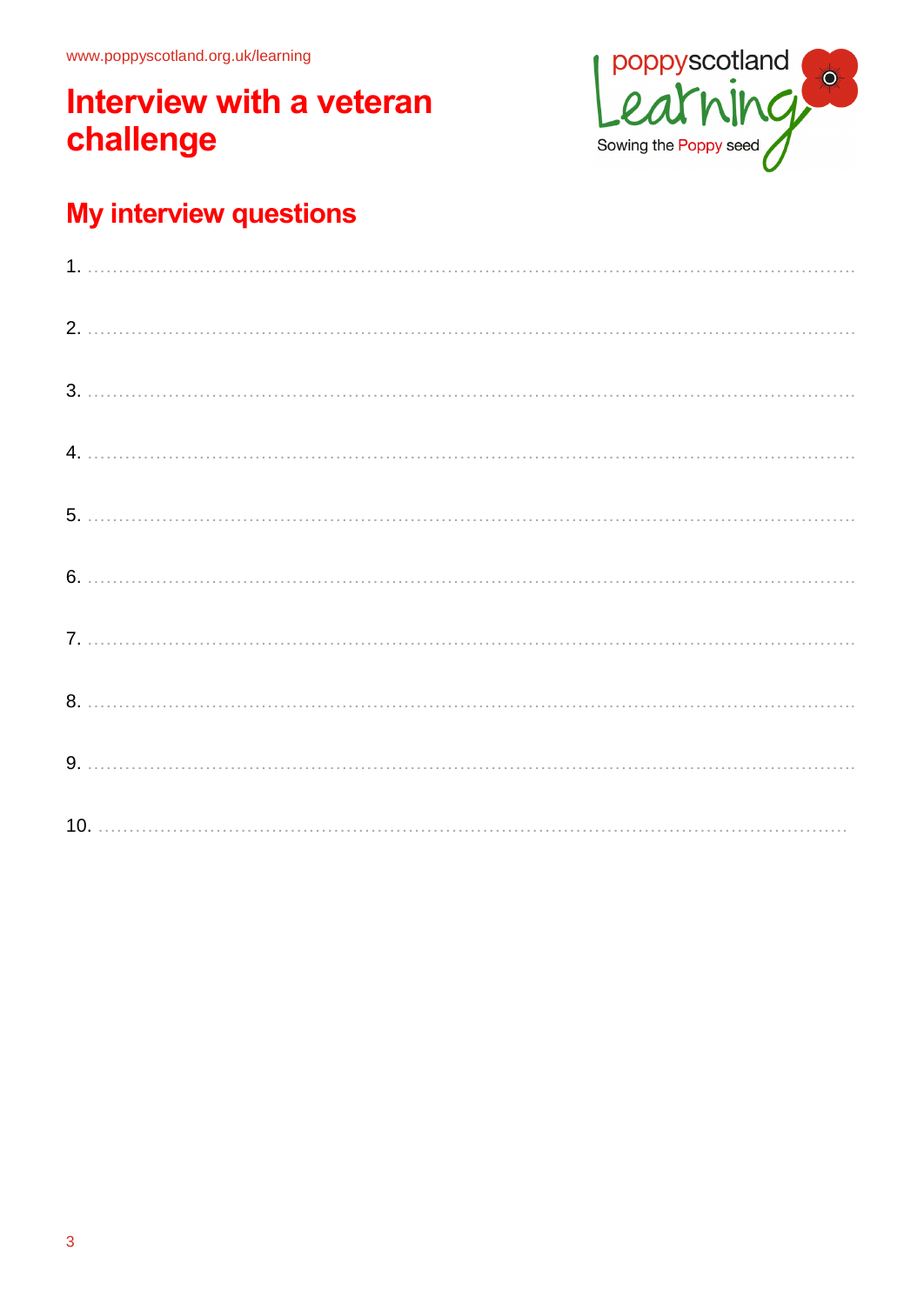

## **What progress have I made today?**

**SAL SOC**

| 2 <sup>nd</sup> level                                                                                                                       | 3 <sup>rd</sup> level                                                                                                                                                              |
|---------------------------------------------------------------------------------------------------------------------------------------------|------------------------------------------------------------------------------------------------------------------------------------------------------------------------------------|
| I can use both primary and secondary sources<br>of evidence in an investigation about the past.                                             | I can present information about how conflict<br>has had an impact on people.                                                                                                       |
| Some points from my primary source are                                                                                                      | Two points are                                                                                                                                                                     |
| Some points from my secondary source are                                                                                                    |                                                                                                                                                                                    |
|                                                                                                                                             |                                                                                                                                                                                    |
|                                                                                                                                             |                                                                                                                                                                                    |
|                                                                                                                                             |                                                                                                                                                                                    |
| 4 <sup>th</sup> level<br>I can express an informed view about the<br>changing nature of conflict over time.<br>An example of this change is | I can appreciate the impact of conflict and<br>empathise with the experiences of those<br>involved.<br>Three pieces of information that I found out<br>about the impact of war are |
|                                                                                                                                             |                                                                                                                                                                                    |
|                                                                                                                                             |                                                                                                                                                                                    |
|                                                                                                                                             |                                                                                                                                                                                    |
|                                                                                                                                             |                                                                                                                                                                                    |